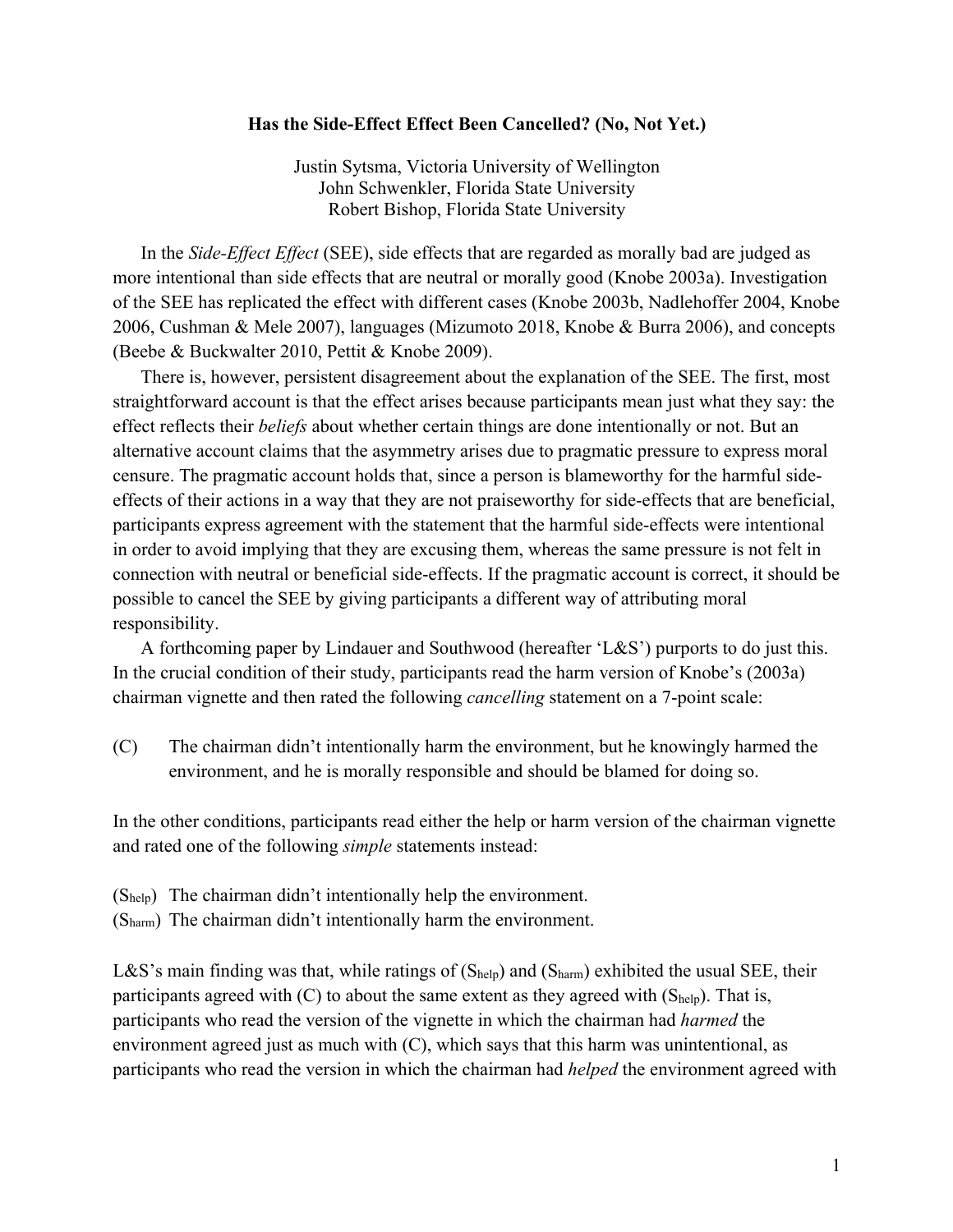(Shelp). L&S take this finding to provide evidence for the pragmatic account of the SEE. Our paper shows why it does not.

To begin, notice that  $L\&S$ 's cancelling statement (C) has two parts, which are separated by the contrastive conjunction 'but'. The first part of  $(C)$  is the same as the statement  $(S_{\text{harm}})$  above, which denies that the chairman harmed the environment intentionally. And the second part of (C) is a positive attribution of moral responsibility to the chairman:

(R) The chairman knowingly harmed the environment, and he is morally responsible and should be blamed for doing so.

According to L&S, their participants agreed with (C) because they agreed independently with both  $(S<sub>harm</sub>)$  and  $(R)$ , and the opportunity to express their agreement with the latter statement relieved what had been merely pragmatic pressure to deny the former. To explore whether this is the correct account of these findings, we conducted several experiments to test a further prediction that follows from L&S's account, namely that participants who are allowed to censure the chairman should prefer saying that he did *not* harm the environment intentionally over saying that he *did* harm the environment intentionally—since the first thing is supposed to be what they really believe. That is, Lindauer and Southwood's pragmatic account predicts that *participants who are given the opportunity to express strong moral censure of the chairman, by affirming a statement like (R), should tend to disagree overall with (Sharm)*. In each of our experiments, this prediction was not borne out.

In our first study, participants read the harm version of the chairman vignette and then rankordered four variants of L&S's cancelling statement (C), including the following:

- (C1) The chairman intentionally harmed the environment, *and* he knowingly harmed the environment, is morally responsible for doing so, and should be blamed for it.
- (C2) The chairman did **not** intentionally harm the environment, *but* he knowingly harmed the environment, is morally responsible for doing so, and should be blamed for it.

As we have seen, L&S's pragmatic account predicts that participants should rank (C2) higher than (C1): for the final three clauses of each statement remove any pragmatic pressure to censure the chairman, and in this context participants should feel free to say that he did not harm the environment intentionally. But we found just the opposite, as 65.7% of our participants ranked (C1) higher than (C2). This pattern was statistically significant:  $\chi^2 = 5.97$ ,  $p=0.015$ .

In our second study, participants read the same vignette and then rated the four statements from our first study on a 7-point scale. Again, L&S's account predicts that (C2) will elicit higher ratings than (C1), at least when participants are given the opportunity to rate both of the statements. Again, we found the opposite, as mean ratings of  $(C1)$  were significantly higher than mean ratings of (C2):  $t(195.76)=1.80$ ,  $p=.037$ ,  $d=.25$ . This same pattern was observed for both a